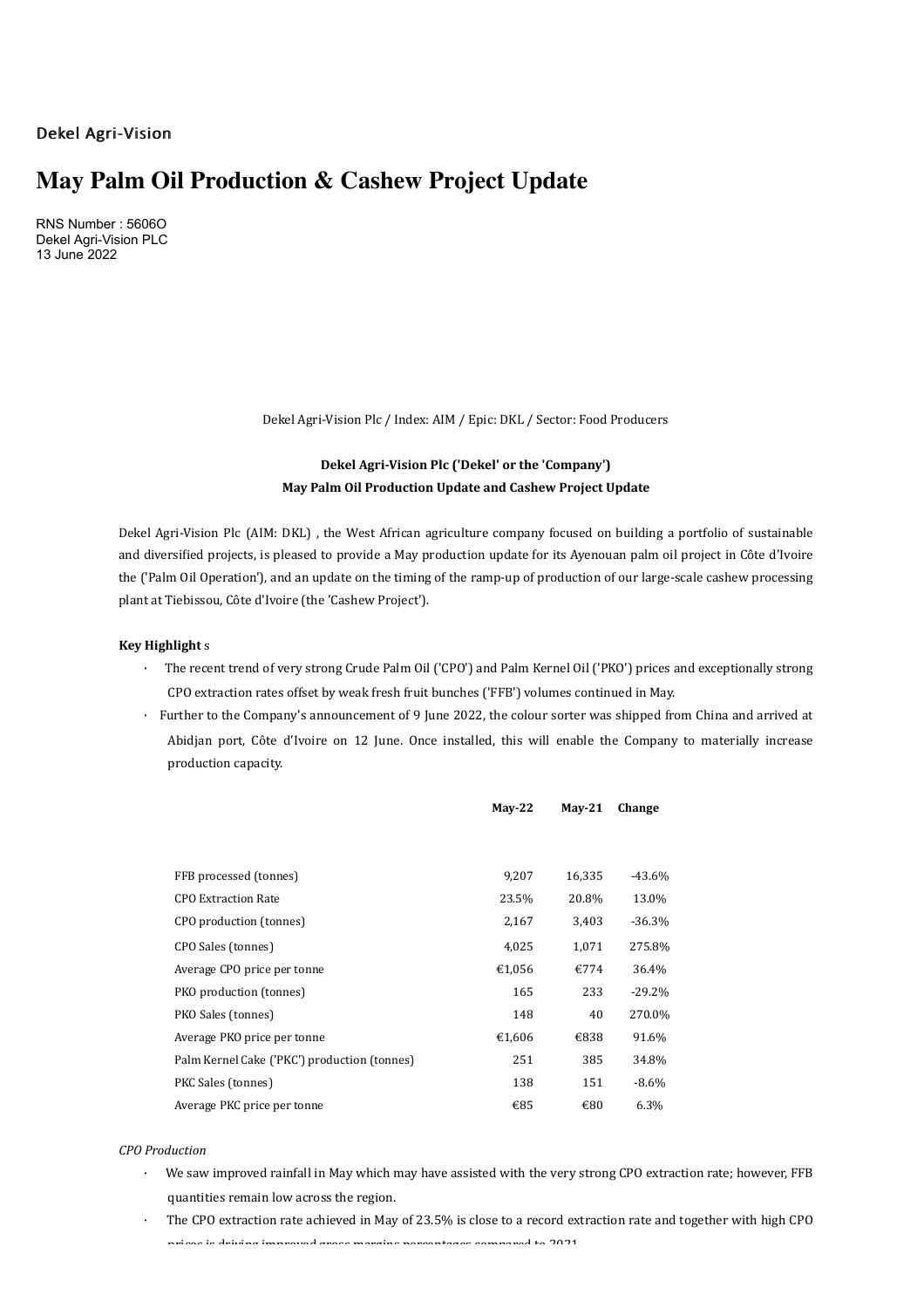prices is driving improved gross margins percentages compared to zozi.

#### *CPO and PKO Price*

- · International CPO prices continue to remain at near record levels of around €1,500 per tonne and international prices remain significantly higher than local prices. We are now exporting a portion of our product to gain access to these higher prices; however, as is the case globally, there is pressure on food supplies in Côte d'Ivoire which means we also have obligations to support the local market.
- International PKO prices have recently stabilised around  $\epsilon$ 1,600-1,700. Our current ex-factory price achieved of over  $£1,600$  in May was a record monthly price.

#### *CPO Sales*

May was a strong month in terms of CPO sales increasing 276% compared to May 2021. This is partly as a result of a portion of expected April sales taking place in May and also strong demand caused by local supply shortages resulting from the weak high season.

#### *Cashew Project*

- · The colour sorter arrived on 12 June and will enable the Company to significantly increase production capacity once installed.
- As stated last month, the arrival of the colour sorter together with the utilisation of the shelling machines the Company already has on site should see production materially increase to over 50%.
- · The first 11 of the 15 shelling machines are assembled and are expected to be delivered to the port in Italy shortly. Even if there are delays, we have sufficient substitute shelling machines on site that we purchased in case of this issue so this shipment should not present a significant bottleneck to the ramp up of production.

Lincoln Moore, Dekel 's Executive Director, said: "It has been an extraordinary first 5 months of 2022 with record CPO prices and near record CPO extraction rates, coupled with the weakest high season volumes local industry experts have ever seen. Importantly, financial performance of the Palm Oil Operation has remained robust, driven by healthy gross margin percentages. Shipping issues continue to be a big challenge; however, with the colour sorter having arrived on 12 June, the Company will be able to ramp up production of the Cashew Operation. We look forward to providing operational and financial metric data as the operation settles into a rhythm."

This announcement contains inside information for the purposes of Article 7 of the UK version of Regulation (EU) No *596/2014* which is part of UK law by virtue of the European Union (Withdrawal) Act 2018, as amended ("MAR"). Upon the publication of this announcement via a Regulatory Information Service, this inside information is now considered to be in the *public domain.*

#### **\*\* ENDS \*\***

For further information please visit the Company's website www.dekelagrivision.com or contact:

| Dekel Agri-Vision Plc                           | +44 (0) 207 236 1177 |
|-------------------------------------------------|----------------------|
| <b>Youval Rasin</b>                             |                      |
| Shai Kol                                        |                      |
| Lincoln Moore                                   |                      |
|                                                 |                      |
| WH Ireland Ltd (Nomad and Joint Broker)         | +44 (0) 20 7220 1666 |
| James Joyce                                     |                      |
| Ben Good                                        |                      |
|                                                 |                      |
| <b>Optiva Securities Limited (Joint Broker)</b> | +44 (0) 203 137 1903 |
| Christian Dennis                                |                      |
| Daniel Ingram                                   |                      |